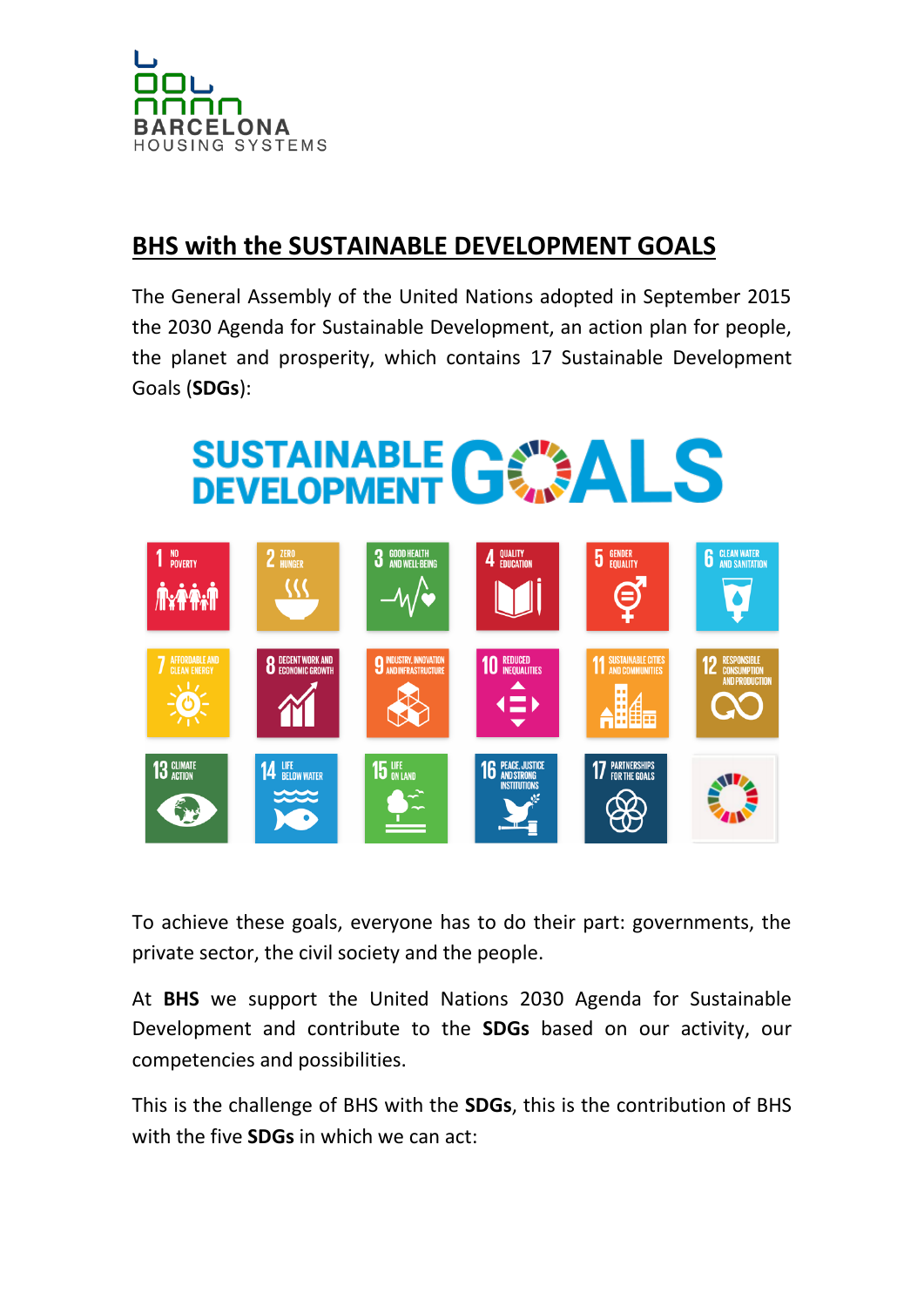

Goal 5: Achieve gender equality and empower all women and girls

*Gender equality is a human right and the basis for achieving sustainability.*

**BHS**'s commitment is to establish parity in the hiring processes. For this, all work can be done by both men and women: design, manufacturing, logistics and assembly.



**Goal 6: Guarantee water availability and its sustainable management and sanitation for all**

In order for everyone to have access to drinking water and sanitation, it is *essential that the world's water resources are managed sustainably.*

**BHS**'s commitment to the sustainable management of water is total: zero use of water during the industrial and assembly process, the **BHS** construction system is a dry construction system, even the foundation, when the project allows it.



**Goal 7: Ensure access to affordable, safe, sustainable and modern energy for all**

*To protect the environment, it is essential to promote the use of renewable energy in daily activities, among others.*

**BHS** buildings can generate 75% of the electrical energy needed for lighting, appliances and air conditioning, depending on the geographical area where the building is located and the time of year, thanks to the fact that the building's roof is entirely made of solar panels, when the project allows it. The short-term goal is for buildings to generate 100% of its energy needs.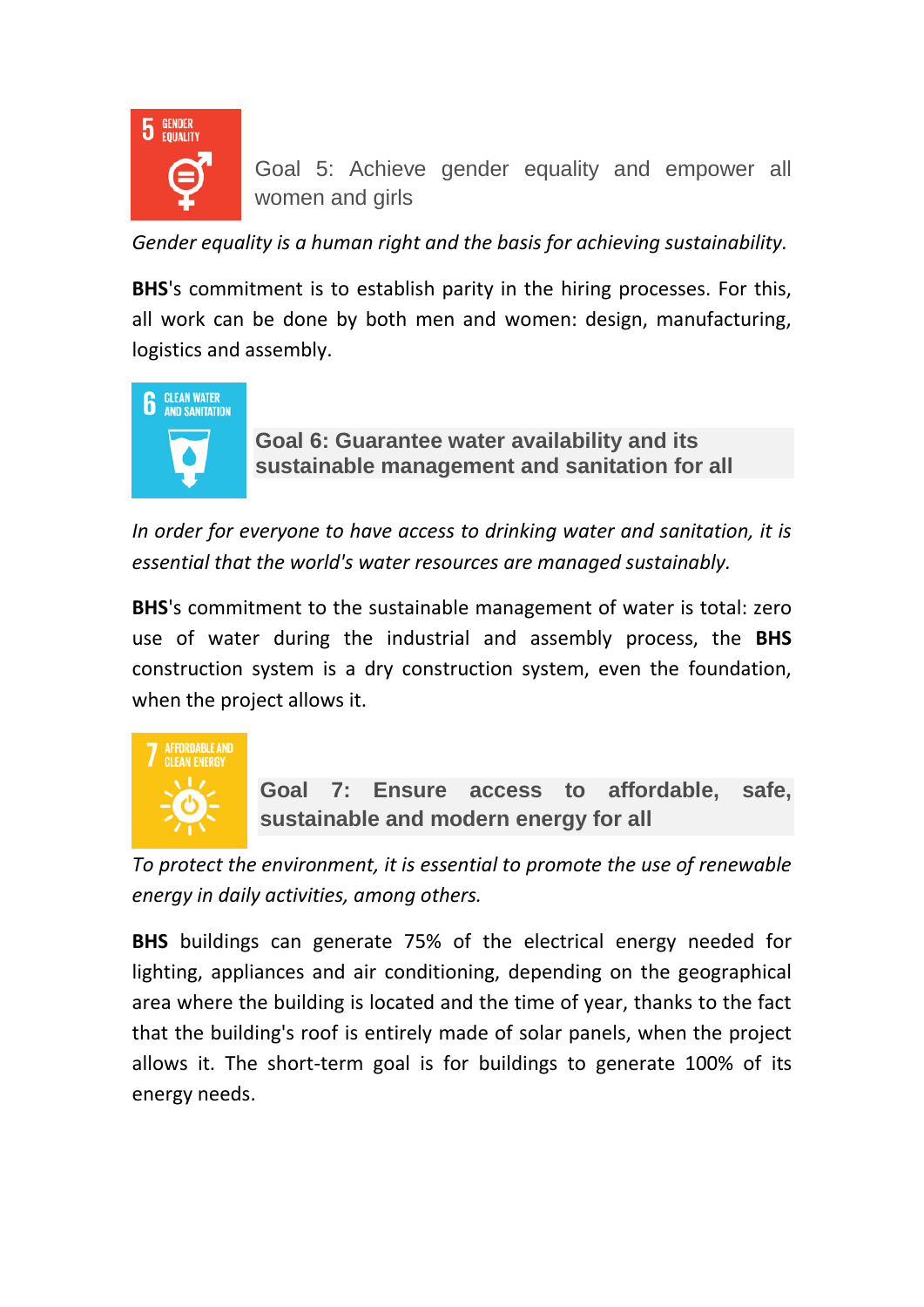

Goal 8: Promote continuous, inclusive and sustainable economic growth, full and productive employment and decent work for all

*With regard to decent work, it is considered that more than a third of the world population works in insecure conditions. In this sense, this objective is about ensuring that everyone can have a quality job, not only in terms of salary level but also job security.*

In **BHS** we do not want people who work for the company or those who use its technology to suffer accidents. That is why safety is our priority: we have reduced scaffolding and ladders, the roof is mounted on the ground when the project allows it, to avoid falls we start by building the stairs so that operators can get on and off safely, etc. All this to avoid accidents and improve the working conditions of our collaborators.



**Goal 13: Take urgent measures to combat climate change and its effects**

*Climate change is a reality and it is having negative effects on people, the economy and nature.*

**BHS** contribution to fight climate change, when it comes to **BHS** standard projects, is as follows:

- **BHS** uses materials with less environmental impact than those used in traditional constriction.
- **BHS** buildings have an "A" energy rating.
- More than 50% reduction in CO2 footprint.
- Zero use of water during the industrial and assembly process: dry construction system including foundation.